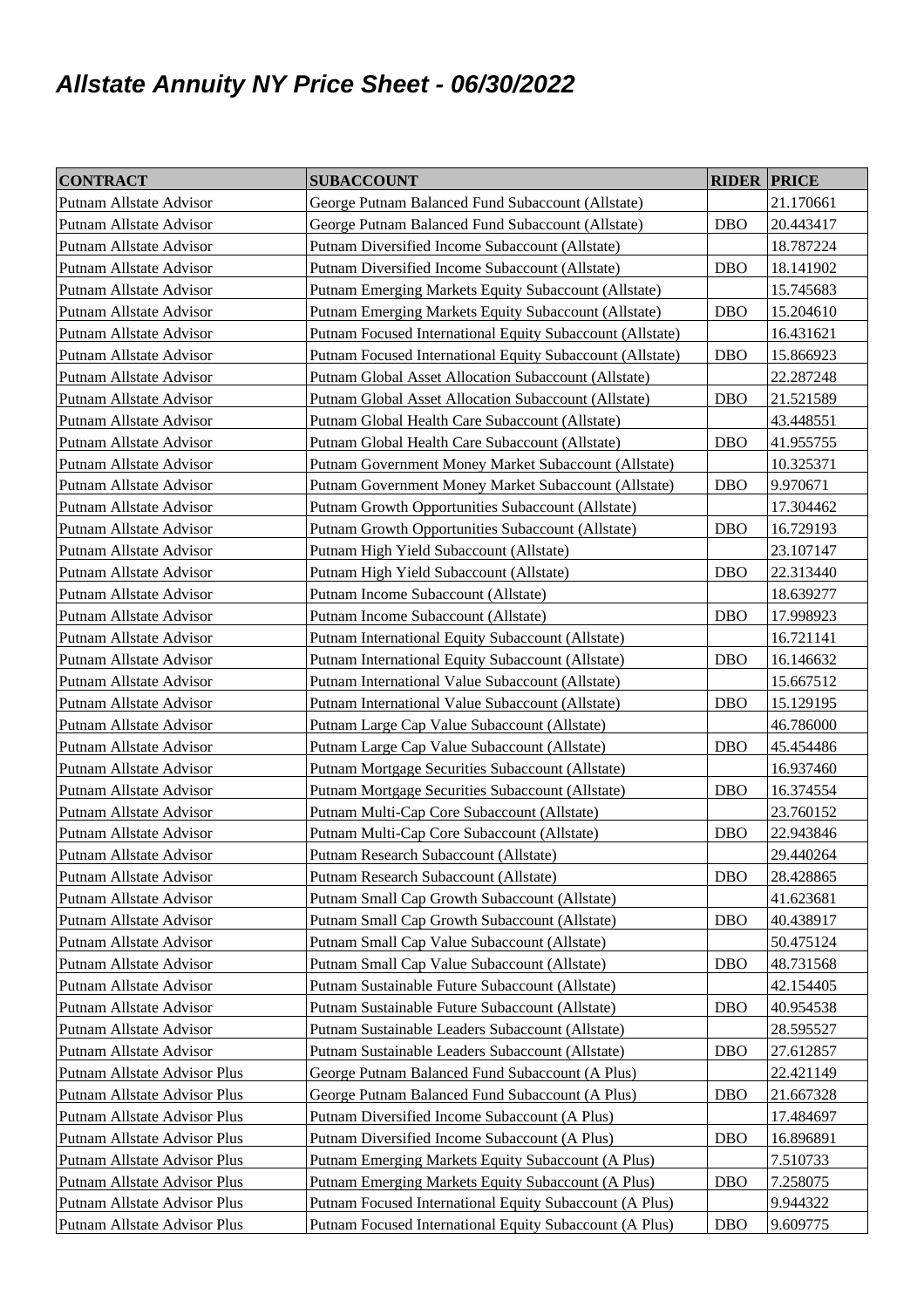| <b>CONTRACT</b>                   | <b>SUBACCOUNT</b>                                      | <b>RIDER PRICE</b> |           |
|-----------------------------------|--------------------------------------------------------|--------------------|-----------|
| Putnam Allstate Advisor Plus      | Putnam Global Asset Allocation Subaccount (A Plus)     |                    | 19.924580 |
| Putnam Allstate Advisor Plus      | Putnam Global Asset Allocation Subaccount (A Plus)     | <b>DBO</b>         | 19.254696 |
| Putnam Allstate Advisor Plus      | Putnam Global Health Care Subaccount (A Plus)          |                    | 33.286811 |
| Putnam Allstate Advisor Plus      | Putnam Global Health Care Subaccount (A Plus)          | <b>DBO</b>         | 32.167516 |
| Putnam Allstate Advisor Plus      | Putnam Government Money Market Subaccount (A Plus)     |                    | 9.273351  |
| Putnam Allstate Advisor Plus      | Putnam Government Money Market Subaccount (A Plus)     | <b>DBO</b>         | 8.961562  |
| Putnam Allstate Advisor Plus      | Putnam Growth Opportunities Subaccount (A Plus)        |                    | 16.186837 |
| Putnam Allstate Advisor Plus      | Putnam Growth Opportunities Subaccount (A Plus)        | <b>DBO</b>         | 15.642438 |
| Putnam Allstate Advisor Plus      | Putnam High Yield Subaccount (A Plus)                  |                    | 21.338393 |
| Putnam Allstate Advisor Plus      | Putnam High Yield Subaccount (A Plus)                  | <b>DBO</b>         | 20.621093 |
| Putnam Allstate Advisor Plus      | Putnam Income Subaccount (A Plus)                      |                    | 17.592112 |
|                                   | Putnam Income Subaccount (A Plus)                      | <b>DBO</b>         |           |
| Putnam Allstate Advisor Plus      |                                                        |                    | 17.000666 |
| Putnam Allstate Advisor Plus      | Putnam International Equity Subaccount (A Plus)        |                    | 10.566315 |
| Putnam Allstate Advisor Plus      | Putnam International Equity Subaccount (A Plus)        | <b>DBO</b>         | 10.210963 |
| Putnam Allstate Advisor Plus      | Putnam International Value Subaccount (A Plus)         |                    | 13.811621 |
| Putnam Allstate Advisor Plus      | Putnam International Value Subaccount (A Plus)         | <b>DBO</b>         | 13.347094 |
| Putnam Allstate Advisor Plus      | Putnam Large Cap Value Subaccount (A Plus)             |                    | 43.719065 |
| Putnam Allstate Advisor Plus      | Putnam Large Cap Value Subaccount (A Plus)             | <b>DBO</b>         | 42.455020 |
| Putnam Allstate Advisor Plus      | Putnam Mortgage Securities Subaccount (A Plus)         |                    | 15.382495 |
| Putnam Allstate Advisor Plus      | Putnam Mortgage Securities Subaccount (A Plus)         | <b>DBO</b>         | 14.865296 |
| Putnam Allstate Advisor Plus      | Putnam Multi-Cap Core Subaccount (A Plus)              |                    | 19.353565 |
| Putnam Allstate Advisor Plus      | Putnam Multi-Cap Core Subaccount (A Plus)              | <b>DBO</b>         | 18.702759 |
| Putnam Allstate Advisor Plus      | Putnam Research Subaccount (A Plus)                    |                    | 25.086657 |
| Putnam Allstate Advisor Plus      | Putnam Research Subaccount (A Plus)                    | <b>DBO</b>         | 24.243068 |
| Putnam Allstate Advisor Plus      | Putnam Small Cap Growth Subaccount (A Plus)            |                    | 38.894626 |
| Putnam Allstate Advisor Plus      | Putnam Small Cap Growth Subaccount (A Plus)            | <b>DBO</b>         | 37.769873 |
| Putnam Allstate Advisor Plus      | Putnam Small Cap Value Subaccount (A Plus)             |                    | 44.310858 |
| Putnam Allstate Advisor Plus      | Putnam Small Cap Value Subaccount (A Plus)             | <b>DBO</b>         | 42.820858 |
| Putnam Allstate Advisor Plus      | Putnam Sustainable Future Subaccount (A Plus)          |                    | 39.390486 |
| Putnam Allstate Advisor Plus      | Putnam Sustainable Future Subaccount (A Plus)          | <b>DBO</b>         | 38.251482 |
| Putnam Allstate Advisor Plus      | Putnam Sustainable Leaders Subaccount (A Plus)         |                    | 15.763403 |
| Putnam Allstate Advisor Plus      | Putnam Sustainable Leaders Subaccount (A Plus)         | <b>DBO</b>         | 15.233304 |
| Putnam Allstate Advisor Preferred | George Putnam Balanced Fund Subaccount (PAA C)         |                    | 20.982518 |
| Putnam Allstate Advisor Preferred | George Putnam Balanced Fund Subaccount (PAA C)         | <b>DBO</b>         | 20.281697 |
| Putnam Allstate Advisor Preferred | Putnam Diversified Income Subaccount (PAA C)           |                    | 17.567664 |
| Putnam Allstate Advisor Preferred | Putnam Diversified Income Subaccount (PAA C)           | <b>DBO</b>         | 16.980944 |
| Putnam Allstate Advisor Preferred | Putnam Emerging Markets Equity Subaccount (PAA C)      |                    | 8.711737  |
| Putnam Allstate Advisor Preferred | Putnam Emerging Markets Equity Subaccount (PAA C)      | <b>DBO</b>         | 8.420658  |
| Putnam Allstate Advisor Preferred | Putnam Focused International Equity Subaccount (PAA C) |                    | 10.351202 |
| Putnam Allstate Advisor Preferred | Putnam Focused International Equity Subaccount (PAA C) | <b>DBO</b>         | 10.005375 |
| Putnam Allstate Advisor Preferred | Putnam Global Asset Allocation Subaccount (PAA C)      |                    | 19.735211 |
| Putnam Allstate Advisor Preferred | Putnam Global Asset Allocation Subaccount (PAA C)      | <b>DBO</b>         | 19.076035 |
| Putnam Allstate Advisor Preferred | Putnam Global Health Care Subaccount (PAA C)           |                    | 33.458757 |
| Putnam Allstate Advisor Preferred | Putnam Global Health Care Subaccount (PAA C)           | <b>DBO</b>         | 32.341115 |
| Putnam Allstate Advisor Preferred | Putnam Government Money Market Subaccount (PAA C)      |                    | 9.110131  |
| Putnam Allstate Advisor Preferred | Putnam Government Money Market Subaccount (PAA C)      | <b>DBO</b>         | 8.805871  |
| Putnam Allstate Advisor Preferred | Putnam Growth Opportunities Subaccount (PAA C)         |                    | 15.715060 |
| Putnam Allstate Advisor Preferred | Putnam Growth Opportunities Subaccount (PAA C)         | <b>DBO</b>         | 15.189990 |
| Putnam Allstate Advisor Preferred | Putnam High Yield Subaccount (PAA C)                   |                    | 21.604223 |
| Putnam Allstate Advisor Preferred | Putnam High Yield Subaccount (PAA C)                   | <b>DBO</b>         | 20.882785 |
| Putnam Allstate Advisor Preferred | Putnam Income Subaccount (PAA C)                       |                    | 17.539562 |
| Putnam Allstate Advisor Preferred | Putnam Income Subaccount (PAA C)                       | <b>DBO</b>         | 16.953865 |
| Putnam Allstate Advisor Preferred | Putnam International Equity Subaccount (PAA C)         |                    | 10.900426 |
| Putnam Allstate Advisor Preferred | Putnam International Equity Subaccount (PAA C)         | <b>DBO</b>         | 10.536241 |